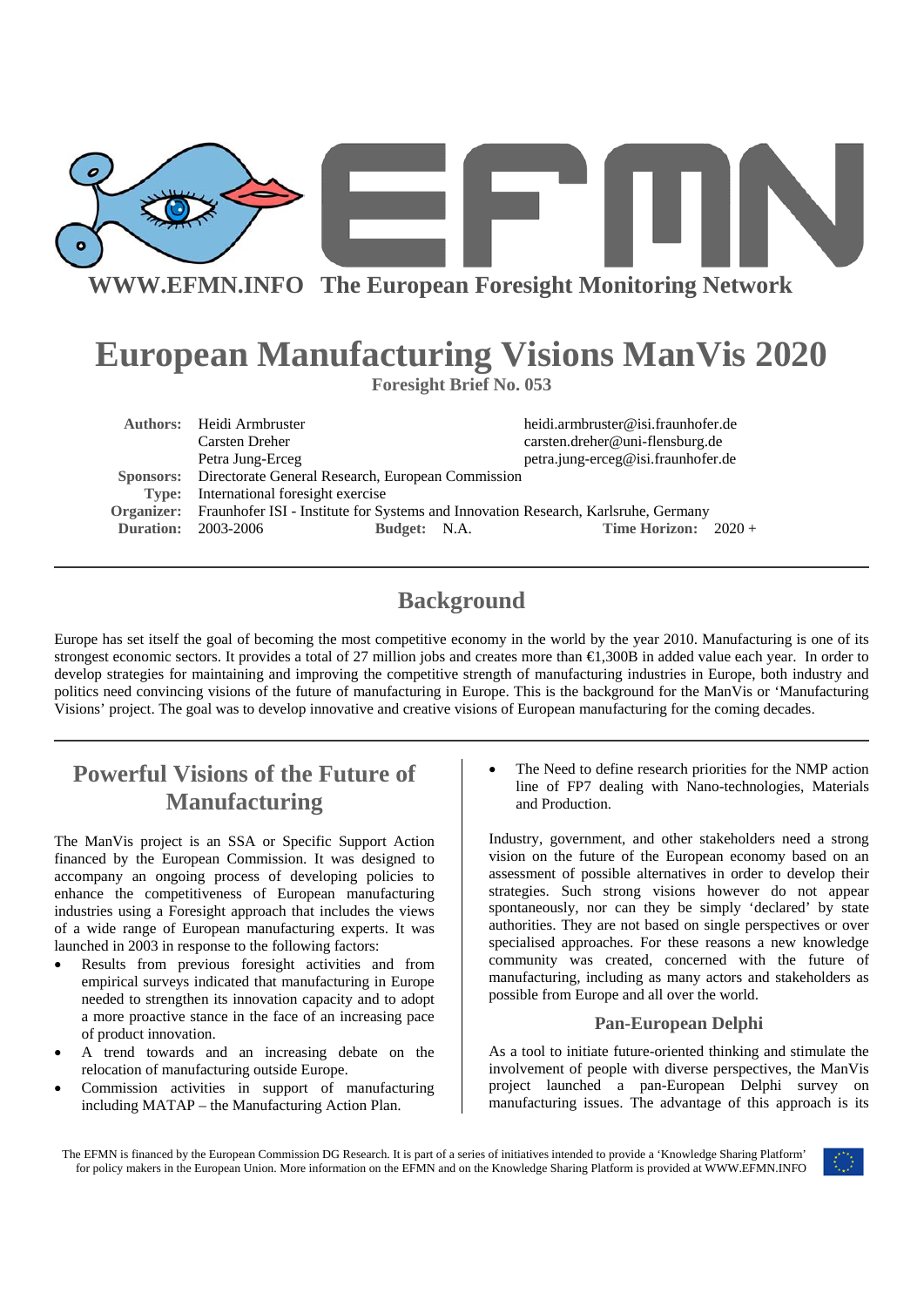ability to collect a large amount of information in structured form.

Manufacturing experts from Europe and overseas contributed to the shaping of the survey through a series of workshops. In order to avoid an isolated view of European manufacturing issues, experts from outside Europe were involved in the development of the statements of the Delphi questionnaire and commented on the results of the survey. An important aim of this project was to emphasise and elaborate demand side perspectives on manufacturing. For this reason consumers and other societal groups concerned with the future of manufacturing were involved in discussions on the findings of the Delphi survey. In parallel to the Delphi activities, scenarios were elaborated on the development of the demand side of manufacturing.

The ManVis Delphi survey was launched in 22 European countries - Austria, Belgium, Bulgaria, Croatia, Denmark, Estonia, Finland, France, Germany, Greece, Hungary, Italy, Netherlands, Norway, Poland, Romania, Slovakia, Slovenia, Spain, Sweden, Turkey and the United Kingdom. A core team of researchers from eight European institutes, each focusing on particular aspects of manufacturing, were selected to provide a holistic view on the subject. This group designed and conducted the Delphi survey. National partners from each of the 22 European countries provided support for the Delphi process in their own country. The survey was shaped by discussions in 22 national workshops involving 280 manufacturing experts from Europe and beyond with backgrounds in research, industry and public policy.

## **From Technologies to Working Conditions**

Previous national and international studies on manufacturing industries focused on individual aspects of the manufacturing sector such as technology development or materials research. In contract to this ManVis set out to develop more holistic visions of the future of production. The declared objective was to examine the widest possible spectrum of interests, not simply those of researchers but the interests of other

stakeholders as well. As a result the Delphi survey covered developments in all relevant aspects of manufacturing:

- Manufacturing technologies,
- Strategy,
- Organisation and management,
- Product features and concepts,
- Logistics and supply chain management, as well as
- Working conditions.

Enabling technologies for developments in all of these areas were examined. New demands for skills and competencies were deduced from the results and sustainability issues were a special focus throughout the project. Some statements in the Delphi questionnaire dealt with sector specific developments such as transport, machinery and traditional products.

### **Over 3,000 Experts Surveyed**

The subsequent Delphi survey was conducted via an electronic questionnaire which was mailed to manufacturing experts – representatives from industry, research and policy in the 22 European countries listed above. Over 3,000 experts participated in the first round of the survey. The questionnaire was shortened for the second. Conflicting statements were regrouped and their first round results were presented jointly for re-consideration. A final project conference was held on October 24 and 25, 2005 in Bled, Slovenia. Entitled 'European Manufacturing – Quo Vadis?' the goal was to present the results of the Delphi and discuss its interpretation. The primary objective being to reflect on the development trends and visions that had been formulated, with help from manufacturing experts of different national and professional backgrounds. Discussions covered results and visions for the future of manufacturing as well as paths to secure the longterm competitiveness of the sector in Europe. A total of approximately 180 representatives from industry and academia as well as from European and national political institutions involved in the manufacturing industry participated in the conference.

## **Manufacturing Trajectories**

Several possible trajectories for developments of the manufacturing of tomorrow came out of the ManVis findings:

• The struggle on **labour cost competition** will prevail in the years to come. Basically there are two dimensions to this. The loss of manufacturing operations to countries outside the European Union and movement within the European Union. The strategies that emerged from the ManVis expert consultation were mainly reactive. In other words they were based on cost reduction through automation and enhanced labour productivity. For the time being the New Member States will exploit a labour cost advantage. However they will lose this faster than competitors outside Europe. Without their own capacity for innovation and for the absorption and enhancement of new technologies and practices, such foreign direct investment will pass through these Member States in as little as a decade. Both inside and outside Europe labourcost competition will lead to a loss of employment in manufacturing.

• Recourse to **local manufacturing** operations and the promotion of excellence in local R+D reflected a generally reactive attitude to change. Often based on concepts originating from the 'sustainable development' debate this vision is characterized by local manufacturing operations and very close interaction with local users who still have purchasing power. The consulted manufacturing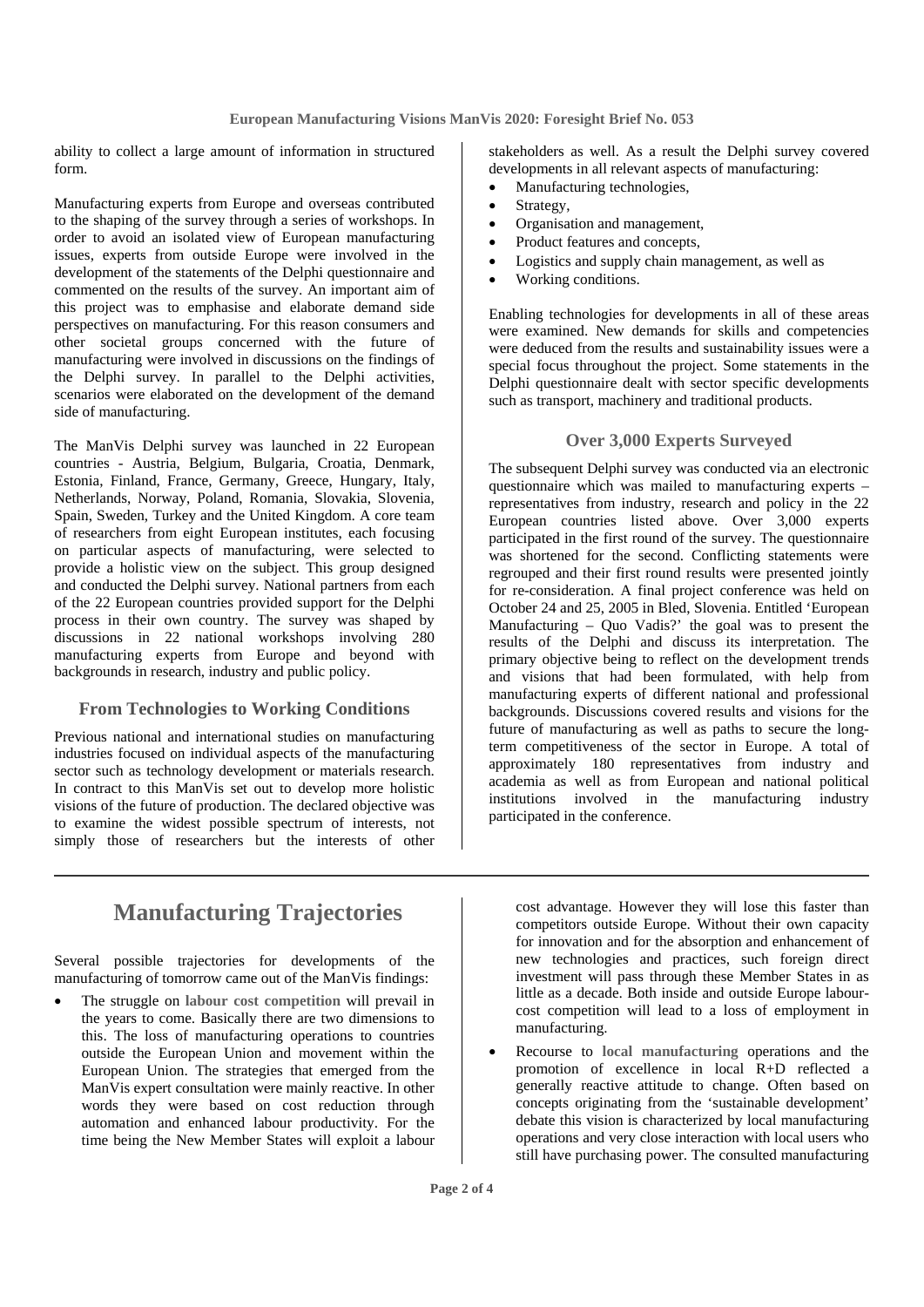experts were quite sceptical on the prospects of this option because of their assessments on the weak ties of modern manufacturing to its environment. Other stakeholders however considered this concept as being both feasible and competitive.

- In the view of both experts and other stakeholders eco**sustainable manufacturing** based on new products, new materials and energy efficiency as well as on advanced product service systems could be developed into a competitive advantage for Europe. Regulations that create demand pull as outlined in the FutMan policy scenarios for example could have a positive impact because of the excellent EU R+D position in this field.
- **High end manufacturing** will be based on the efficient use of sophisticated manufacturing technologies that will enable world class highly automated operations for new products. This lofty ambition will require exploitation of the EU capabilities in micro electro-mechanical systems and related nano-technologies. It will mean addressing gaps in automation and research on manufacturing with

new materials. Nevertheless this high efficiency approach will only reduce or maintain existing employment levels in European manufacturing.

The most ambitious and far-reaching vision to emerge is that of European best practice in competing on the basis of the complete **firm level innovation system**. This view integrates user interaction with product design, development, production, supply chain, and logistics. The successful mastering of such 'systems' is considered the most promising way to ensure long-term competitiveness of the sector. Innovative and adaptive lead markets however must give European companies the chance to be the first to learn how to develop effective mechanisms for user-customer interaction to exploit this advantage.

Nonetheless high-end manufacturing with sophisticated technologies is a pre-requisite for any employment creating option.



**Trajectories for Manufacturing Paradigms of Tomorrow** 

## **Safeguarding Jobs in the Manufacturing Sector**

In order to move along these paths, create employment in EU manufacturing sectors a number of severe challenges must be addressed:

- Create manufacturing sectors that rely on sophisticated technology,
- Develop knowledge based, learning companies and industries,
- Compete on the basis of firm level innovation systems,
- Redefine demand and innovate through lead markets,
- Keep Europe economically united.

Because the science base in manufacturing is of growing importance, relevant topics and issues should be included in the funding mechanism of the planned European Science Council. Other existing mechanisms on the transfer and mobility of researchers have to be maintained and support provide for international cooperation.